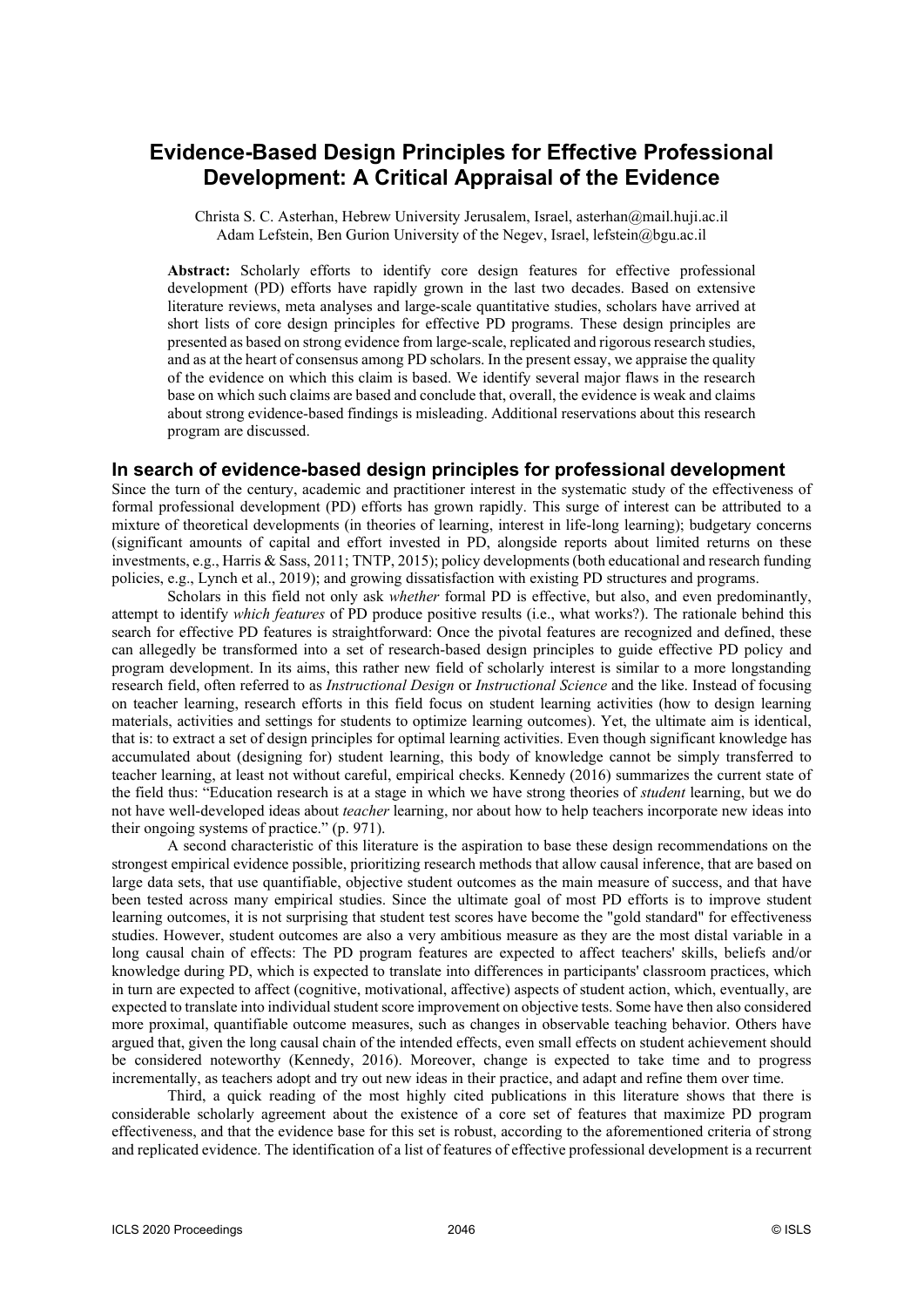theme in the professional educational and scientific literature over the course of the past 25 years at least. Guskey (2003) compared 13 such lists published between 1995-2001, noting the divergence between the different lists, despite some of the authors claiming that there now exists "an almost unprecedented consensus… among researchers, professional development specialists, and key policymakers" about the characteristics of effective PD (Hawley & Valli, 1996). More recently, Desimone (2009), synthesized the findings from the available literature at the time by concluding that "there is enough empirical evidence to suggest that there is in fact a consensus on a core set of features"<sup>1</sup> (p. 183):

- 1) a focus on subject matter content and how students learn that content;
- 2) a collective and collaborative effort with colleagues that allows interaction;
- 3) engagement in active learning tasks (such as curriculum design, modeling, enactment, and reflection) as opposed to passive lecturing;
- 4) coherence with existing curricula and policies, as well as teacher beliefs and values;
- 5) sufficient contact hours with participants (Desimone sets the minimum at 20 contact hours, others have argued that longer durations are necessary).

Many other systematic literature reviews and large scale survey studies have arrived at similar conclusions (e.g., Darling-Hammond et al, 2017; Garet et al., 2001; Kennedy, 1998; Penuel, Fishman, Yamaguchi, & Gallagher, 2007; Sher & O'Reilly, 2009; Timperley et al., 2007) and may have even expanded the list with one or two additional features. For example, Darling-Hammond and colleagues (2017) added the use of novel, nontraditional professional development structures (e.g., teacher study groups, coaching) and the availability of expert guidance (e.g., coaches, models). These lists of features have been adopted and reiterated in numerous scholarly publications, reports and PD programs, both as a rationale for designing new PD efforts (Kennedy, 2017), as well as a starting point for subsequent research (e.g., Gibbon & Cobb, 2017). Indeed, we have increasingly found it a rarity when such core features are *not* mentioned as an evidence-based starting point in the introductory section of a report, thesis, dissertation or research publication related to PD. For example, to date (Nov, 2019) the Desimone (2009) paper has been cited 3,400 times according to Google Scholar, Garet et al. (2001) over 6,500 times, and the Darling-Hammond et al (2017) report 422 times in less than two years' time. The numerous citations and reiterations of these effective PD features have further cemented this sense of consensus in the field.

This particular set of features does in fact corroborate with conventional wisdom. Some of them are theoretically well-aligned with findings from longstanding research on (student) learning, namely learning activities that require *active, constructive and interactive* processes; a *constructive and collaborative atmosphere*; and situating learning opportunities in *authentic settings*. Other features from this set appeal to common sense, such as *expert guidance*, *extensive contact hours*, and *coherence with existing policies and curricula*. *Focus on content* could also be expected to improve outcomes, especially when increased content knowledge is the focus of teacher and student assessment and in fields in which teachers' content knowledge proficiency is often viewed as in need of improvement (such as elementary science and mathematics, Kennedy, 2016). The addition of "a focus on how *students* learn specific content" to the content focus feature, is particular to the field of teacher PD. It is not included in every list, but a recurrent theme in other strands of educational literature, where teacher noticing and understanding of student thinking has been identified as a pivotal element of professional vision and effective teaching (e.g., Sherin, Jacobs & Philipp, 2011). Moreover, at least one recent study on teacher PD effectiveness has shown that teacher learning of content has a more substantive effect on student achievement when it is integrated into analyses of their everyday teaching practice (Taylor et al., 2017).

However, in spite of this often cited and celebrated consensus, some scholars have critiqued the empirical research on which it is based (Hill et al., 2013; Wayne et al., 2008) or have failed to find such distinctive features when using stricter criteria of inclusion in their reviews (e.g., Kennedy, 2017; Yoon et al., 2007). Moreover, recent studies in which PD has been purposefully designed according to this list of features and then compared to other conditions have not produced the anticipated results (e.g., Garet et al., 2008; 2011; 2016; Penuel et al., 2011).

In the present essay, we aim to explore this apparent discrepancy by delving deeper into the research base from which these sets of core PD features have been derived.

## **The research base behind the evidence-based, effective PD features**

To date, most of the highly cited efforts that sought to identify PD program features broadly fall into one of two categories: reviews of (quasi-)experimental comparisons or large scale, correlational studies of existing variance in PD and outcomes. We discuss them separately.

## Reviews of (quasi-) experimental comparisons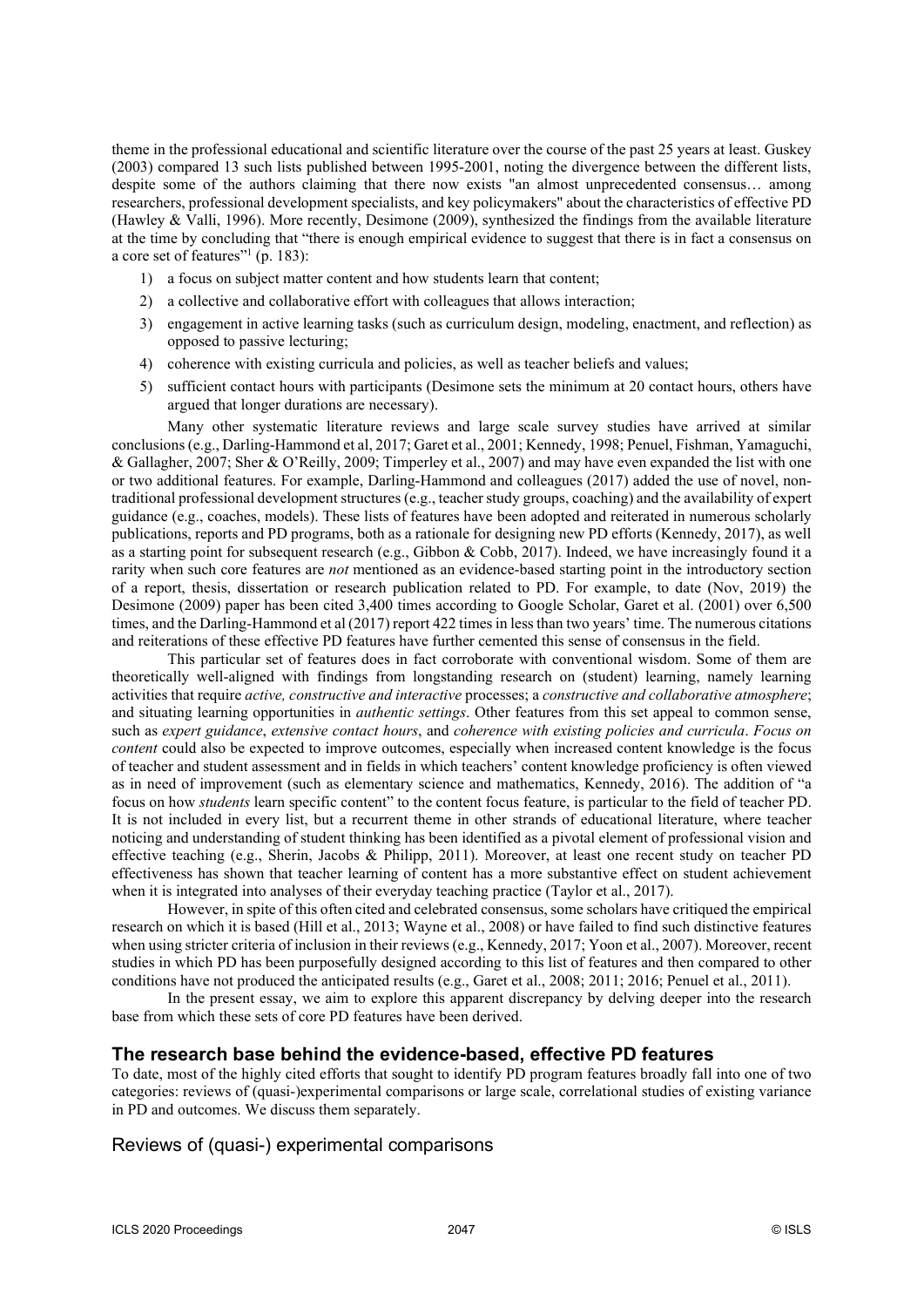The first category contains systematic literature reviews and meta analyses of existing empirical research (e.g., Blank & de las Alas, 2009; Desimone, 2009; Darling-Hammond et al 2017; Gersten et al., 2014; Hawley & Valli, 1999; Kennedy, 1998; Kraft et al, in press; Lynch et al., 2019; Maandag et al., 2017; Sher & O'Reilly, 2009; Timperley et al., 2007; Yoon et al., 2007). Selection criteria require that only (quasi-) experimental studies are considered that contain some form of systematic comparisons between quantified classroom outcomes (teacher behavior and/or student achievement). The overall goal is to stipulate whether PD has an impact and to characterize what sets successful PD programs apart. On first impression, this seems like a commendable endeavor and the fact that different research reviews converge on the same set of PD features is encouraging. However, we identify several serious methodological shortcomings in these reviews:

Some of these shortcomings are almost self-evident. For example, some of the more influential literature reviews *purposefully* choose to consider only studies that reported that reported a positive link between teacher professional development, teaching practices, and student outcomes. For example, Darling-Hammond et al (2017) compiled a set of 35 studies that way, and then identified the most common features of the PD approaches in these studies (e.g., all 35 contained elements of active learning) to arrive at a set of 7 common elements. The seven "effective" elements may also be common to studies that reported null or negative results (e.g., Garet et al., 2008), but these studies were *by design* disregarded.

Others shortcomings are not specific to the execution of a particular review or meta-analysis, but are rather due to the type of research that is available and can be reviewed to answer questions regarding PD effectiveness. Conducting a systematic review on what works in PD features is challenging, because the educational research community has not, until recently, demonstrated much interest in the design of PD as an object of rigorous research in and of itself (Lynch et al., 2019). Yet, much educational research on innovative learning and teaching includes an aspect of PD. In most cases, a team of researchers, or other stakeholders, is interested in exploring the impact of a new curriculum, novel teaching practice, or a set of instructional materials in order to test their effects on teacher classroom behavior or student learning. PD is provided to the participating teachers to assist them in implementing these changes in their classroom teaching. Even though the PD program will likely be designed according to the most up-to-date views on teacher PD and learning, the design in and of itself is not the object of investigation. Thus, in many cases, teachers in the treatment group will have both received some form of PD and also new materials or curricula to improve instruction, whereas teachers in the control condition (if included) received neither PD nor the new instructional practices and are teaching as usual. The PD is not an object of study in itself but a means of achieving change in classroom teaching in order to improve student achievement.

To isolate the benefits of PD in and by itself – i.e., to determine whether PD has an effect – researchers need to ensure that participation in PD is the only difference between groups. Even though the existence of (quasi- ) experimental comparisons is a standard requirement for inclusion in the reviews and meta analyses, this is often not further specified to mean that PD needs to be isolated from other artifacts, such as curricular reform. Only few reports explicitly refer to this distinction (e.g., Lynch et al., 2019) or include it as a selection criterion. For example, Yoon et al. (2007) reviewed more than 1,300 studies that were identified as potentially addressing the effect of teacher professional development on student achievement in three key content areas (math, science and language arts). Only nine were found to meet the What Works Clearinghouse evidence standards, included student achievement outcome scores and included a control comparison in which teachers received no PD but could otherwise be considered equal. Taken together, those studies show that PD has a moderate effect on teacher outcomes, specifically on those measures that corroborate with the content of the PD program, and no-to-small effects on student achievement (see also reports from Kennedy, 2016; Garet et al., 2008, 2016, for more recent studies).

However, the question remains whether it is possible to distill *features of effective PD design* from this research base. We argue that this is not possible. To be able to state that a particular PD *feature* is more effective than another, it is not sufficient that PD was isolated from other instruction improvement aspects. This requires that research designs enable comparisons between two (or more) PD programs that differ in terms of program features (e.g., with or without video cases of classroom practice), but are otherwise identical with regard to content and duration (if PD duration is not a variable of interest). We would like to illustrate the importance of this common-sense, yet often overlooked caveat with an illustration: Imagine a group of researchers interested in exploring the effectiveness of project-based learning methods and to this end design a study with two conditions: In the first group, 5<sup>th</sup> graders learned about photosynthesis through project-based learning, whereas in the second group photosynthesis was not taught at all. Not surprisingly, students in the first group showed better understanding of photosynthesis than children in the control group. Even if this study were replicated a hundred times in 20 different countries with thousands of students in each trial, we would all still agree that this research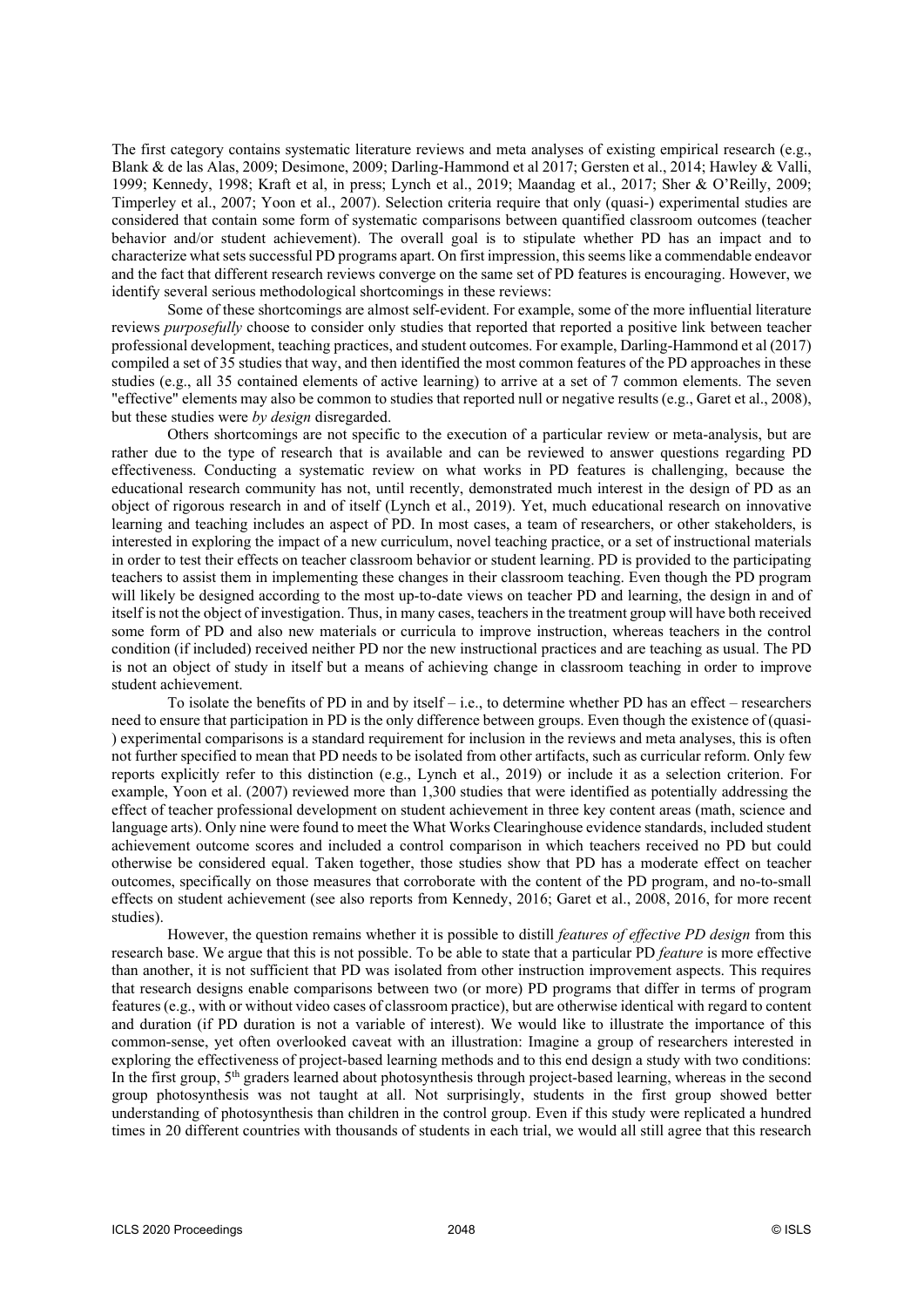design does not enable us to conclude that project-based teaching is superior to other teaching methods. At best, we can infer that teaching photosynthesis in this way is better than not teaching it at all.

To the best of our knowledge, and perhaps not surprisingly given the recency of empirical interest in effective PD activity features and the enormous amount of effort and skill that are required to conduct it, studies in which the effects of different design features of PD on teacher or student outcomes are compared directly are very rare. Therefore, most literature reviews and meta-analyses, even the more rigorous or recent ones, rely on research that was not intended to, and whose design cannot, provide solid answers to questions concerning core features of effective PD design. Some of the reports we have read rely solely on this type of research (e.g., Gersten et al., 2014). But, even more recent reviews and reports that (inadvertently?) included several studies with direct PD design comparisons failed to distinguish between them in any way or give them any special status, and in any case the majority of the research included was of the PD vs. no-PD comparison type. The conclusions on which these reviews and meta analyses are based are then analogous to the faulty conclusion from the imaginary illustration on the superiority of project-based learning described above.

In addition to these serious flaws in existing reviews and meta analyses, findings from recent studies that did include direct and controlled comparisons between different formats of PD delivery on the same topic in fact failed to find differences (Heller et al, 2012; Fisher, Schumaker, Culbertson, & Deshler, 2010; Fishman et al., 2013; Garet et al., 2011; Grigg, Kelly, Gamoran & Borman, 2013; Osborne, Borko, Fishman et al, 2019; Powell et al., 2010; Russell, Carey, Kleiman, & Venable, 2009; but see Taylor et al., 2017 for an exception) 2 . Some of these were even designed specifically to test the effectiveness of specific PD program features identified in the literature (e.g., Garet et al., 2008). Taken together, the different PD program design features that were targeted in these studies were not found to affect the outcomes of PD differently, particularly not *student* outcomes. For example, Garet et al (2008) compared a standard PD program for early reading interventions with two PD programs specifically designed to integrate the effective PD recommendation of "content-focus" (both), as well as continuous one-on-one coaching sessions (in only one program). The three PD programs produced similar outcomes. Osborne et al (2019) compared three versions of a PD program for improving argumentation in science classes. The three versions improved teacher facilitation of classroom argumentation equally well.

### Large scale correlational studies on reform initiatives

The second category of scholarly work that has aimed to identify features of effective PD is characterized by a different research approach. They are set in large-scale reform efforts that allow for local decisions about the exact form of PD delivery and implementation. In these cases, topical content can be assumed to be held fairly constant (provided and stipulated by educational administrators), but delivery format of PD is not. Data on this existing variability is then collected and correlated with student or teacher outcome measures (e.g., Cohen & Hill, 2001; Desimone et al., 2002; Fischer et al, 2018; Garet et al., 2001; Penuel et al., 2007). However, a major drawback of this group of studies is that, notwithstanding the often awe-inspiring data collection efforts, the complex statistical modeling, and rigorous analyses, in the end these are survey-based studies that rely almost entirely on self-report data: Participating teachers are asked to report on both the content of their professional development experiences, as well as the key outcomes of the program, such as perceived knowledge increases, perceived improvements in teaching capacity, or perceived changes in instructional practices (e.g., What was the impact of the PD on your classroom teaching practices?). For example, in the widely cited Garet et al. (2001) study, teachers' self-reported increases in knowledge and skills from PD were correlated with their reports on features of the PD (e.g., extent of focus on content, coherence with goals and expectations, and duration).

## **Conclusion**

Scholarly interest in the effectiveness of (different forms of) teacher PD as a distinct topic for empirical research– as opposed to using PD as a means to study other topics – is relatively new. Based on extensive literature reviews and large-scale quantitative studies from the last two decades, a short list of core design principles for effective PD programs have been identified. These are often times presented as based on strong evidence from large-scale, replicated and rigorous research studies, and as at the heart of consensus among PD scholars. These principles corroborate with common sense, existing views and trends on meaningful PD, as well as socio-constructivist, situative and cognitive theories of learning. They also align with findings from other fields of research on teacher PD, such as the literature on professional learning communities and teacher on-the-job learning (e.g., Bryk & Camburn, & Louis, 1999; Louis & Marks, 1998).

Nevertheless, in spite of the impression created in many and often highly cited publications, we conclude that the empirical basis that has been used to arrive at these effective PD design features is weak. The impression that has been created in the PD literature that this list of features is backed by a strong evidence base that adheres to the strictest criteria of research quality is misleading. Not because the studies on which the extensive reviews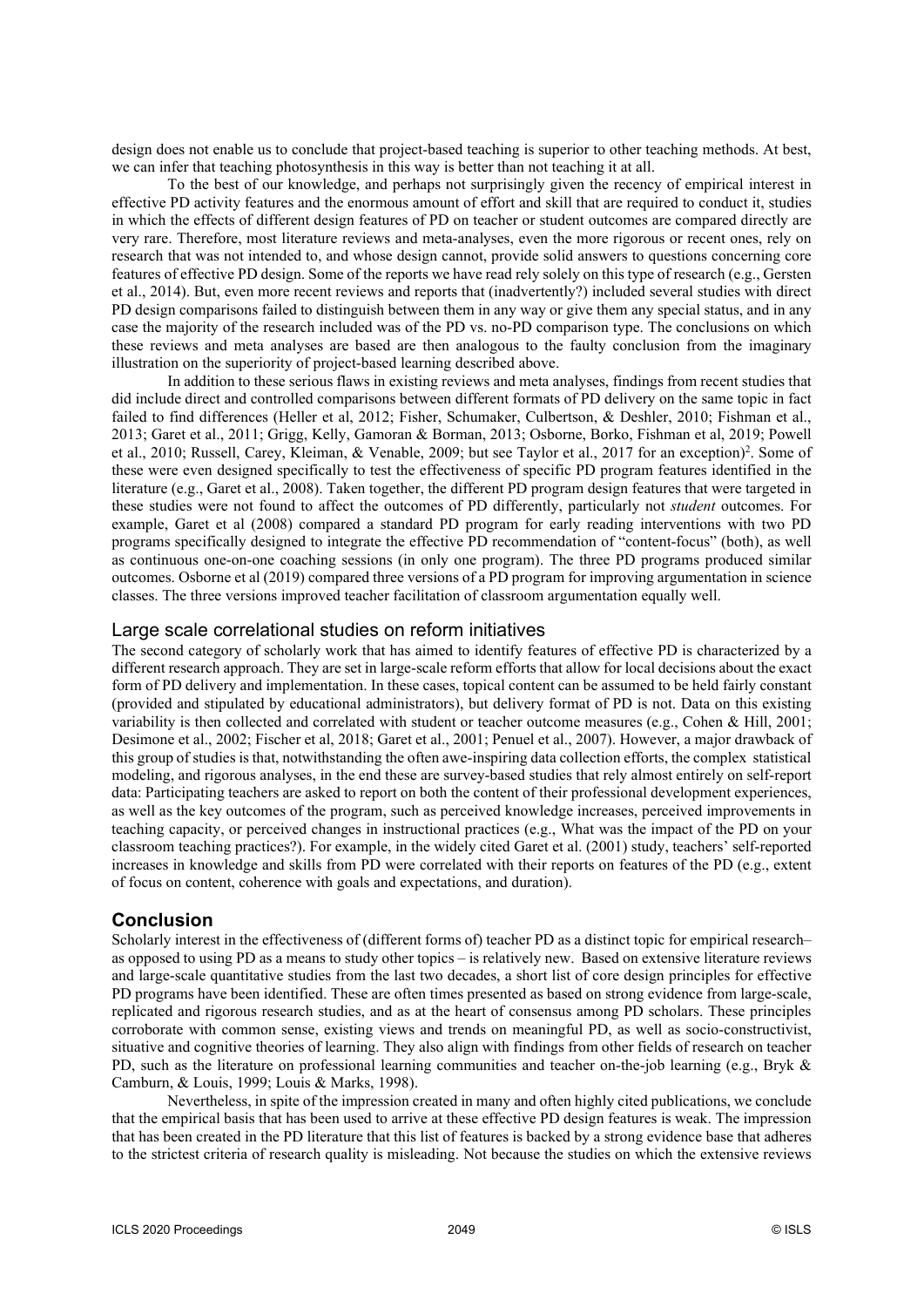are based were weak or badly executed studies *per se*, but because most of them were never designed to test the question of PD effectiveness. It would be more accurate to state that an initial set of features has been identified, which needs to be further explored, tested and specified in research that explicitly compares different sets of PD features (see also Kennedy, 2016).

With the recent interest in teacher learning as a topic of empirical interest in and by itself, such controlled studies are gradually becoming more frequent (e.g., Osborne et al., 2019; Taylor et al., 2017). Thus far, however, findings from these studies do not echo the expectations about differential effects for different PD design features: Even though PD often had an overall effect on student and/or teacher outcomes, different PD program designs on the same topic produced roughly equal outcomes. Even though it is still early days and null results cannot prove that the design features do not matter at all, this lack of effects from direct and controlled comparisons do raise further questions concerning the effectiveness of popular PD design features.

We have critiqued here the methodological shortcomings of the empirical foundation on which claims about the identification of evidence-based, effective PD design features have been based. In order to make such claims, more comparative research between different PD designs is needed. However, in closing, we wish to also problematize some of the assumptions underlying the entire program that seeks to uncover effective PD design principles and features, in order to design PD accordingly:

First, it is unrealistic to expect to find a one-size-fits-all answer to the question of what makes PD effective. Effectiveness is, among other factors, a product of the interaction of means and ends (different design features for different types of knowledge and skills). For example, PD focusing on teaching aspect X may be more effective through direct instruction and individual exercises to improve fluency, whereas changing aspect Y can best be accomplished through intensive hands-on simulations or collaborative peer reflection.

Second, effectiveness also interacts with what aspect of teaching the PD aims to address. Some aspects are easier to change than others and some instructional reforms are more likely to impact student achievement than others. For example, it may prove to be much easier to train teachers in the use of classroom management routines, which can be straightforwardly exemplified and practiced, than the facilitation of classroom discussions, which requires greater knowledge, flexibility, and judgement. This issue further confounds the comparison of findings regarding core design features.

Third, the role of the facilitator, of expert and experienced PD leaders and developers is likely to be crucial (see also Kennedy, 2016), but it is much more difficult to characterize or measure the different forms of expertise (relative, to characterizing, for example, PD program focus, activities or duration).

Fourth, this essay focused on concerted efforts to improve teaching through professional development programs, which are usually initiated, organized and conducted by education reformers or researchers external to the schools in which teachers work. However, teachers also learn on the job, through natural processes of engaging in their work and accumulating experience. Indeed, since teaching involves a great deal of tacit knowledge and situational judgement, much of our development as teachers involves learning from experience (Eraut, 1994; Shulman, 2004). A comprehensive design for teacher PD would be well-advised to integrate structured PD programs with ongoing teacher workplace learning. So, for example, rather than treating a 30 or 60 *hr* workshop on some curriculum or teaching strategy as a stand-alone program, we would likely benefit from ways of integrating such workshops with programs to support teachers' ongoing trial of program ideas and reflection on their progress within their school-based professional communities.

Finally, and perhaps most importantly, merely trying to identify a set of features will not be enough. Effectiveness depends on how these features are enacted (see Kennedy 2016). This is well known in the more mature field of Instructional Science. Take for example student peer group work. Yes, group work can be effective for certain types of student learning outcomes, but its effectiveness is dependent, among other conditions, on the type of task that students are assigned, students' collaboration and communication skills, and the availability and quality of teacher facilitation. Likewise, with teacher professional development: research on effectiveness can usefully inform this work, but ultimately the professional knowledge, skill, judgement, and wisdom of practitioners and participants will critically shape its outcomes.

## **Endnotes**

(1) Interestingly, seven years prior, Desimone and colleagues (2002) presented the evidence base for this consensus in a much different light. After noting that a "professional consensus is emerging about particular characteristics of "high quality" professional development" and detailing these characteristics, they express the following reservation: "Although lists of characteristics such as these commonly appear in the literature on effective professional development, there is little direct evidence on the extent to which these characteristics are related to better teaching and increased student achievement."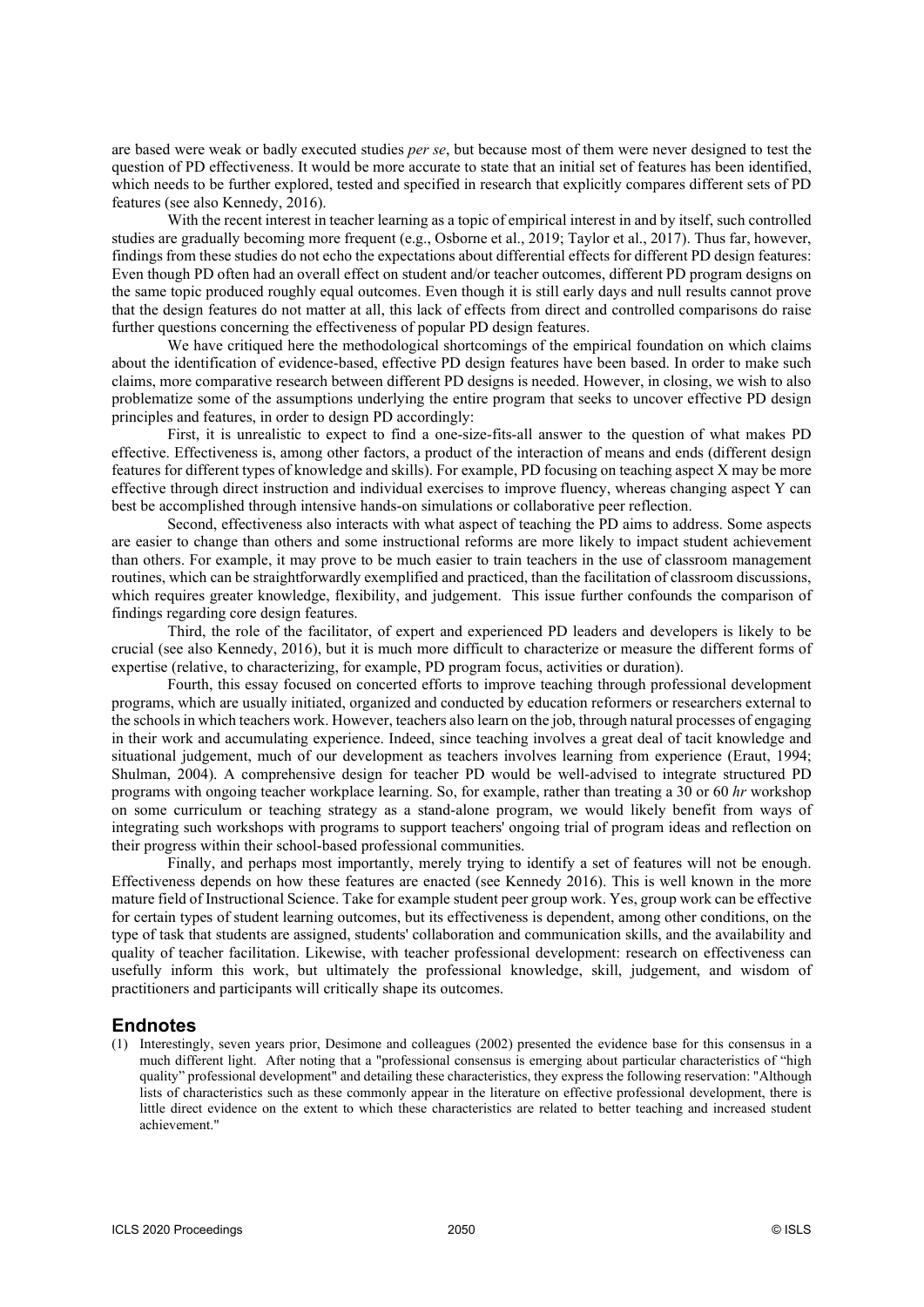(2) A few studies in which different forms and duration of PD were compared were left out of this list as they contained study-specific confounds or other specific issues that rendered the interpretations of their results equivocal or problematic (e.g., Landry et al., 2009; Kleickman et al., 2016; Roth et al., 2011).

#### **References**

- Blank, R. K., & de las Alas, N. (2009). The effects of teacher professional development on gains in student achievement: How meta-analysis provides scientific evidence useful to education leaders. Washington D.C.: Council of Chief State School Officers.
- Bryk, A. S., Camburn, E., & Louis, K. S. (1999). Professional community in Chicago elementary schools: Facilitating factors and organizational consequences. *Educational Administration Quarterly, 35*(5), 751– 781.
- Darling-Hammond, L., Hyler, M. E., Gardner, M. (2017). *Effective teacher professional development.* Palo Alto, CA: Learning Policy Institute.
- Desimone, L. M. (2009). Improving impact studies of teachers' professional development: Toward better conceptualizations and measures. *Educational Researcher, 38(3)*, 181-199.
- Desimone, L. M., Porter, A.C., & Garet, M.S., Yoon, K.S., & Birman, B.F. (2002). Effects of professional development on teachers' instruction: Results from a three-year longitudinal study. *Educational Evaluation and Policy Analysis, 24(2),* 81-112.
- Fischer, C., Fishman, B., Dede, C., Eisenkraft, A., Frumin, K., Foster, B., ... & McCoy, A. (2018). Investigating relationships between school context, teacher professional development, teaching practices, and student achievement in response to a nationwide science reform. *Teaching and Teacher Education*, *72*, 107-121
- Fisher, J. B., Schumaker, J. B., Culbertson, J., & Deshler, D. D. (2010). Effects of a computerized professional development program on teacher and student outcomes. *Journal of Teacher Education*, *61*, 301–312.
- Fishman, B., Konstantopoulos, S., Kubitskey, B. W., Vath, R., Park, G., Johnson, H., & Edelson, D. C. (2013). Comparing the impact of online and face-to-face professional development in the context of curriculum implementation. *Journal of Teacher Education*, *64*(5), 426–438.
- Garet, M. S., Cronen, S., Eaton, M., Kurki, A., Ludwig, M., Jones, W., ... & Zhu, P. (2008). The impact of two professional development interventions on early reading instruction and achievement. NCEE 2008- 4030. National Center for Education Evaluation and Regional Assistance ; Institute of Education Sciences, U.S. Department of Education.
- Garet, M. S., Heppen, J. B., Walters, K., Parkinson, J., Smith, T. M., Song, M., ... & Borman, G. D. (2016). Focusing on Mathematical Knowledge: The impact of content-intensive teacher professional development. NCEE 2016-4010. National Center for Education Evaluation and Regional Assistance; Institute of Education Sciences, U.S. Department of Education.
- Garet, M.S., Porter, A.C., Desimone, L., Birman, B.F., & Yoon, K.S. (2001). What makes professional development effective? Results from a national sample of teachers. *American Educational Research Journal, 38(4)*, 915-945.
- Garet, M. S., Wayne, A., Stancavage, F., Taylor, J., Eaton, M., Walters, K., . . . and Doolittle, F. (2011). Middle school mathematics professional development impact study findings after the second year of implementation. ( No. NCEE 2011-4024). Washinton, DC.: IES; National Center for Education Evaluation and Regional Assistance; Institute of Education Sciences, U.S. Department of Education.
- Gersten, R., Taylor, M. J., Keys, T. D., Rolfhus, E., & Newman-Gonchar, R. (2014). Summary of research on the effectiveness of math professional development approaches. ( No. REL 2014-74010).Department of Education, Institute of Education Sciences, National Center for Education Evaluation and Regional Assistance, Regional Educational Laboratory Southeast.
- Gibbons, L. K., & Cobb, P. (2017). Focusing on teacher learning opportunities to identify potentially productive coaching activities. *Journal of Teacher Education*, *68*(4), 411-425.
- Grigg, J., Kelley, K. A., Gamoran, A., & Borman, G. D. (2013). Effects of the scientific inquiry professional development interventions on teaching practice. *Educational Evaluation and Policy Analysis, 35*(1), 38- 56.
- Guskey, T. R. (2003). Analyzing lists of the characteristics of effective professional development to promote visionary leadership. *NASSP bulletin*, *87*(637), 4-20.
- Harris, D.N. & Sass, T.R. (2011). Teacher Training, Teacher Quality and Student Achievement. *Journal of Public Economics 95* (7–8): 798–812.
- Hawley, W. D., & Valli, L. (1996). The essentials of effective professional development: A new consensus. *Professional Development Newsletter–ASCD Human Resource Development Program*, 1-2.